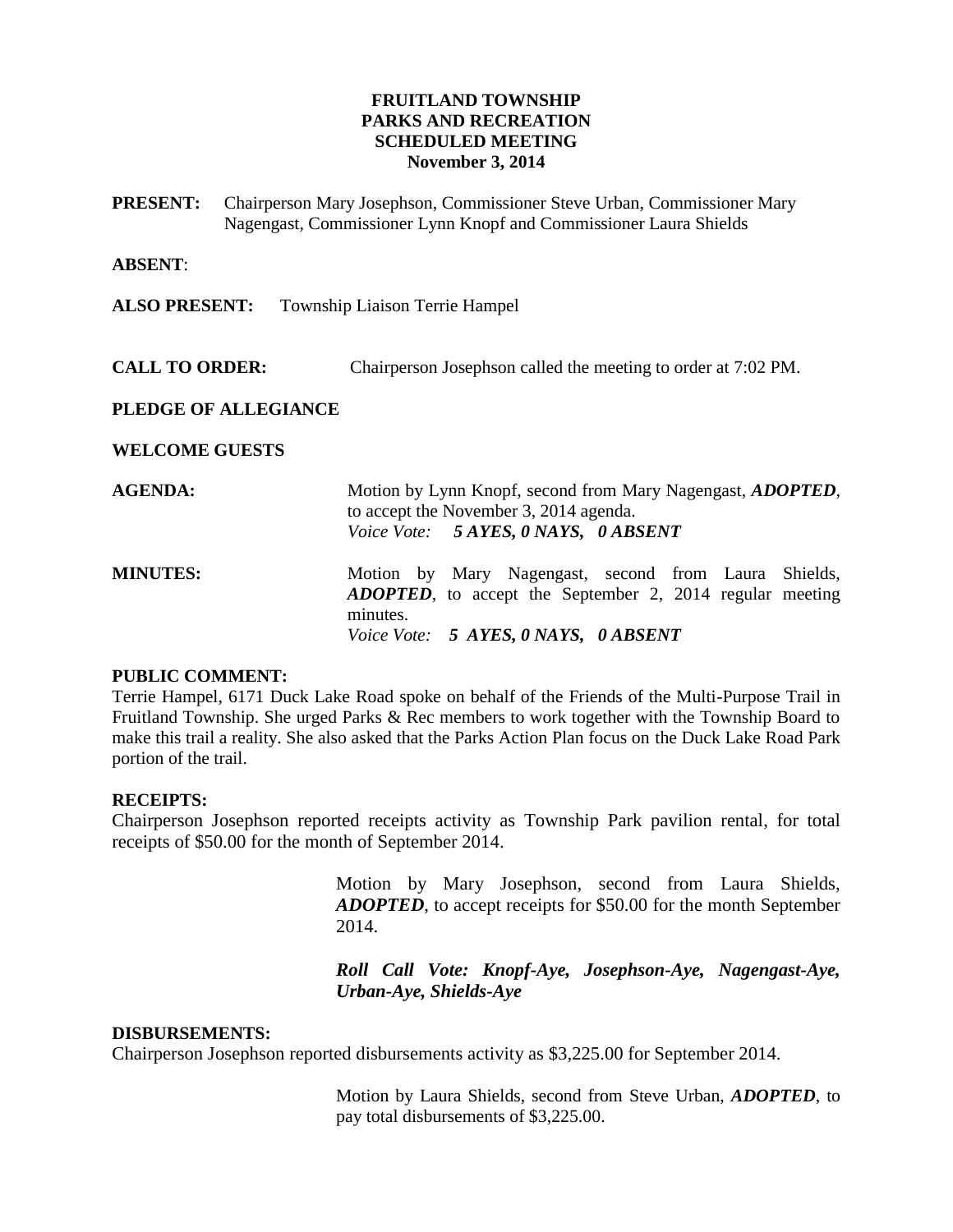*Roll Call Vote: Knopf-Aye, Josephson-Aye, Nagengast-Aye, Urban-Aye, Shields-Aye*

#### **DISBURSEMENTS:**

Chairperson Josephson reported disbursements activity as \$170.00 for October 2014.

Motion by Mary Nagengast, second from Steve Urban, *ADOPTED*, to pay total disbursements of \$170.00.

*Roll Call Vote: Knopf-Aye, Josephson-Aye, Nagengast-Aye, Urban-Aye, Shields-Aye*

## **NEW BUSINESS:**

**Prioritize Action Plan Items –** The Commision will continue to work on this item at future meetings.

**Estimate Budget Requirements of Action Plan Items –** Items were discussed and estimated.

# **Compile 2015-2016 Budget for Action Plan and Send to the Township Board -**

Discussion of budget items from 2014/15 and what is needed for 2015/2016.

Motion by Mary Nagengast, second from Laura Shields, **Adopted**, to submit the following recommendations to the Township Board for the upcoming 2015-2016 budget year:

Meetings: Meeting pay will include twelve (12) meetings with four (4) Board members at \$35.00 per meeting and the Chairperson and recording secretary at \$45.00 per meeting for a total of \$2,760.00. Meeting dates to be April 6, May 4, June 1, July 6, August 3, September 8, October 5, November 2, December 7, February 1 and March 7.

Postage: Requesting \$1,650.00 to include cost of postage for the survey.

Contracting: One (1) regular port-a-jon at Duck Lake Road Park (\$420.00); one (1) regular port-ajon at Marcus Park (\$420.00); and one (1) regular port-a-jon and one (1) wheelchair accessible porta-jon at Nestrom Road Park (\$1,740.00) for a total of \$2,580.00.

Contracting – Community Services: Sports and Shorts Program \$3,000.00.

Printing & Publishing: Labels, envelopes, paper and publishing for the survey \$500.00.

Repairs & Maintenance: Requesting \$1,000.00.

Capital Improvements: Duck Lake Road Park – Total amount of \$2,935.00 for one (1) bike rack  $(\$465.00)$ , a fence at the front of the park  $(\$1,000.00)$ , two  $(2)$  parking area signs  $(\$150.00)$ , twenty (20) posts for trail marking (\$250.00), and two (2) benches (\$1,070.00).

Marcus Park – Total amount of \$465.00 for one (1) bike rack.

Nestrom Road Park – Total amount of \$2,000.00 for two (2) bike racks (\$930.00) and two (2) benches (\$1,070.00).